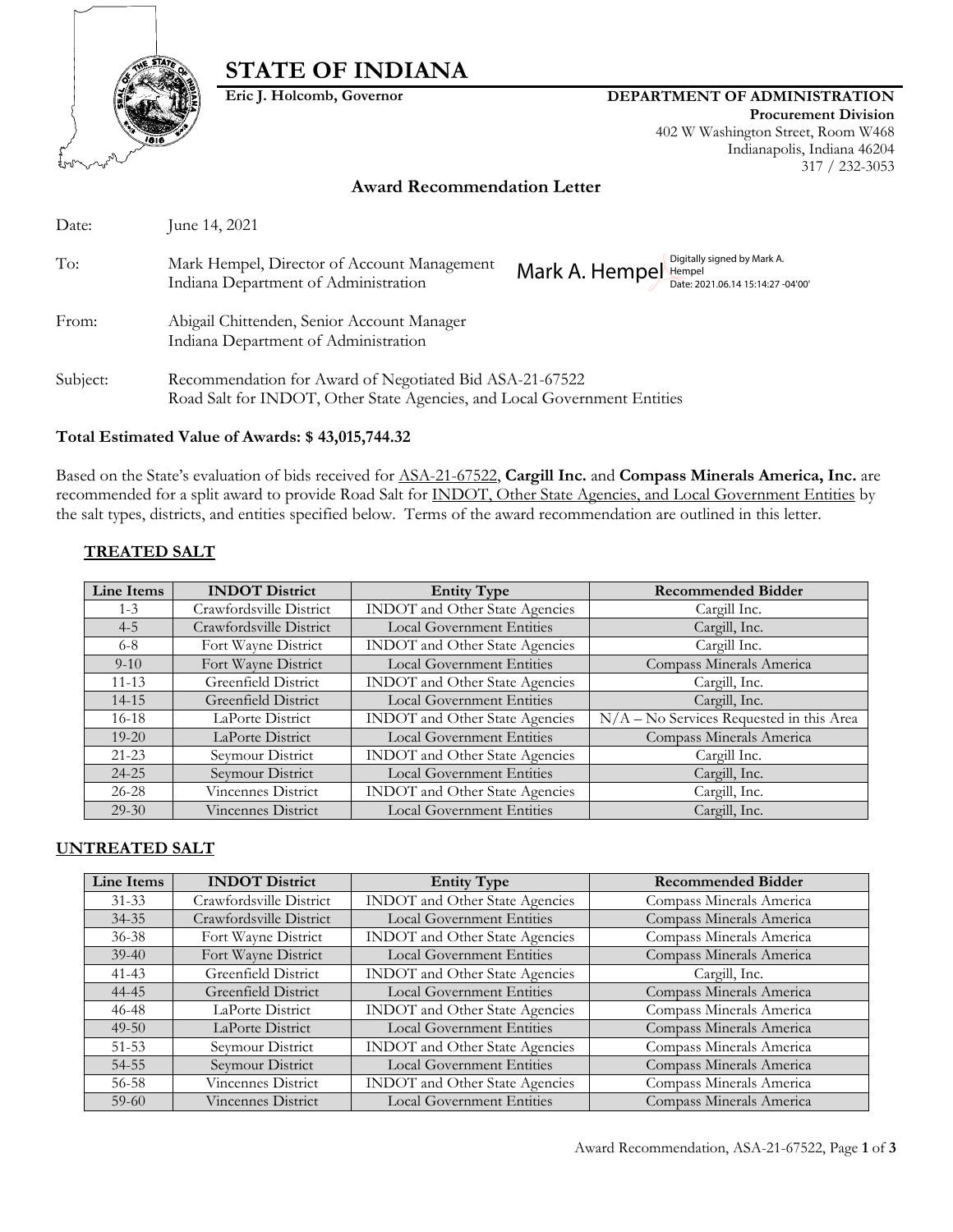# ASA-21-67522 requested the items listed below.

# **TREATED SALT**

| Line<br>Item   | <b>INDOT</b> District | Entity                              | <b>Commitment Range</b> | 2021/2022 Early Fill<br>Quantity (100%) | 2021/2022 Seasonal Quantity<br>$(100\%)$ | Unit of<br>Measure | <b>Delivery Method</b> |
|----------------|-----------------------|-------------------------------------|-------------------------|-----------------------------------------|------------------------------------------|--------------------|------------------------|
| $\mathbf{1}$   |                       |                                     |                         |                                         |                                          | TON                | Delivered              |
| $\overline{c}$ |                       | <b>INDOT</b> & Other State Agencies | $80\% - 120\%$          | $\theta$                                | 5,740                                    | TON                | Delivered & Loaded     |
| 3              | 10-Crawfordsville     |                                     |                         |                                         |                                          | TON                | Pick Up                |
| $\overline{4}$ |                       | Local Governmental Entities         | $80\% - 120\%$          | $\theta$                                | 22,430                                   | TON                | Delivered              |
| 5              |                       |                                     |                         |                                         |                                          | <b>TON</b>         | Pick Up                |
|                |                       |                                     |                         |                                         |                                          |                    |                        |
| 6              |                       |                                     |                         | $\theta$                                |                                          | TON                | Delivered              |
| $\overline{7}$ |                       | <b>INDOT</b> & Other State Agencies | $80\% - 120\%$          |                                         | 20                                       | TON                | Delivered & Loaded     |
| 8              | 20-Fort Wayne         |                                     |                         |                                         |                                          | TON                | Pick Up                |
| 9              |                       | <b>Local Governmental Entities</b>  | 80%-120%                | $\theta$                                | 2,720                                    | <b>TON</b>         | Delivered              |
| 10             |                       |                                     |                         |                                         |                                          | <b>TON</b>         | Pick Up                |
|                |                       |                                     |                         |                                         |                                          |                    |                        |
| 11             |                       |                                     |                         |                                         |                                          | TON                | Delivered              |
| 12             |                       | <b>INDOT</b> & Other State Agencies | 80%-120%                | $\theta$                                | 215                                      | TON                | Delivered & Loaded     |
| 13             | 30-Greenfield         |                                     |                         |                                         |                                          | TON                | Pick Up                |
| 14             |                       | <b>Local Governmental Entities</b>  | 80%-120%                | $\theta$                                | 44,850                                   | <b>TON</b>         | Delivered              |
| 15             |                       |                                     |                         |                                         |                                          | TON                | Pick Up                |
|                |                       |                                     |                         |                                         |                                          |                    |                        |
| 16             |                       |                                     |                         | 80%-120%<br>$\theta$                    | $\theta$                                 | TON                | Delivered              |
| 17             |                       | <b>INDOT</b> & Other State Agencies |                         |                                         |                                          | TON                | Delivered & Loaded     |
| 18             | 40-LaPorte            |                                     |                         | <b>TON</b>                              | Pick Up                                  |                    |                        |
| 19             |                       | <b>Local Governmental Entities</b>  | 80%-120%                | $\theta$                                | 30,800                                   | TON                | Delivered              |
| 20             |                       |                                     |                         |                                         |                                          | TON                | Pick Up                |
|                |                       |                                     |                         |                                         |                                          |                    |                        |
| 21             |                       |                                     |                         |                                         |                                          | <b>TON</b>         | Delivered              |
| 22             |                       | <b>INDOT</b> & Other State Agencies | 80%-120%                | $\theta$                                | 100                                      | TON                | Delivered & Loaded     |
| 23             | 50-Seymour            |                                     |                         |                                         |                                          | <b>TON</b>         | Pick Up                |
| 24             |                       | Local Governmental Entities         | 80%-120%                | $\theta$                                | 15,950                                   | <b>TON</b>         | Delivered              |
| 25             |                       |                                     |                         |                                         |                                          | TON                | Pick Up                |
|                |                       |                                     |                         |                                         |                                          |                    |                        |
| 26             | 60-Vincennes          |                                     |                         |                                         | 25                                       | <b>TON</b>         | Delivered              |
| 27             |                       | <b>INDOT</b> & Other State Agencies | 80%-120%                | $\theta$                                |                                          | <b>TON</b>         | Delivered & Loaded     |
| 28             |                       |                                     |                         |                                         |                                          | TON                | Pick Up                |
| 29             |                       | Local Governmental Entities         | 80%-120%                | $\theta$                                | 1,415                                    | TON                | Delivered              |
| 30             |                       |                                     |                         |                                         |                                          | TON                | Pick Up                |

### **UNTREATED SALT**

| Line<br>Item | <b>INDOT</b> District | Entity                                                     | <b>Commitment Range</b> | 2021/2022 Early Fill<br>Quantity (100%) | 2021/2022 Seasonal Quantity<br>$(100\%)$ | Unit of<br>Measure | <b>Delivery Method</b> |
|--------------|-----------------------|------------------------------------------------------------|-------------------------|-----------------------------------------|------------------------------------------|--------------------|------------------------|
| 31           |                       | <b>INDOT</b> & Other State Agencies                        | 80%-120%                |                                         |                                          | <b>TON</b>         | Delivered              |
| 32           |                       |                                                            |                         | $\theta$                                | 57,367                                   | <b>TON</b>         | Delivered & Loaded     |
| 33           | 10-Crawfordsville     |                                                            |                         |                                         |                                          | <b>TON</b>         | Pick Up                |
| 34           |                       | <b>Local Governmental Entities</b>                         | 80%-120%                | $\theta$                                | 10,740                                   | <b>TON</b>         | Delivered              |
| 35           |                       |                                                            |                         |                                         |                                          | TON                | Pick Up                |
|              |                       |                                                            |                         |                                         |                                          |                    |                        |
| 36           |                       |                                                            |                         | $\theta$                                |                                          | TON                | Delivered              |
| 37           |                       | <b>INDOT</b> & Other State Agencies                        | 80%-120%                |                                         | 65,000                                   | TON                | Delivered & Loaded     |
| 38           | 20-Fort Wayne         |                                                            |                         |                                         |                                          | <b>TON</b>         | Pick Up                |
| 39           |                       | Local Governmental Entities                                | 80%-120%                | $\theta$                                | 36,985                                   | <b>TON</b>         | Delivered              |
| 40           |                       |                                                            |                         |                                         |                                          | <b>TON</b>         | Pick Up                |
|              |                       |                                                            |                         |                                         |                                          |                    |                        |
| 41           |                       | <b>INDOT</b> & Other State Agencies                        | 80%-120%                | $\theta$                                | 69,380                                   | TON                | Delivered              |
| 42           |                       |                                                            |                         |                                         |                                          | <b>TON</b>         | Delivered & Loaded     |
| 43           | 30-Greenfield         |                                                            |                         |                                         |                                          | <b>TON</b>         | Pick Up                |
| 44           |                       | <b>Local Governmental Entities</b>                         | 80%-120%                | $\theta$                                | 13,380                                   | <b>TON</b>         | Delivered              |
| 45           |                       |                                                            |                         |                                         |                                          | <b>TON</b>         | Pick Up                |
|              |                       |                                                            |                         |                                         |                                          |                    |                        |
| 46           |                       |                                                            | 80%-120%                | $\theta$                                | 75,150                                   | TON                | Delivered              |
| 47           |                       | <b>INDOT</b> & Other State Agencies                        |                         |                                         |                                          | <b>TON</b>         | Delivered & Loaded     |
| 48           | 40-LaPorte            | <b>Local Governmental Entities</b><br>80%-120%<br>$\theta$ |                         | <b>TON</b>                              | Pick Up                                  |                    |                        |
| 49           |                       |                                                            |                         | 52,995                                  | <b>TON</b>                               | Delivered          |                        |
| 50           |                       |                                                            |                         |                                         | <b>TON</b>                               | Pick Up            |                        |
| 51           |                       |                                                            |                         |                                         |                                          | TON                | Delivered              |
| 52           |                       | <b>INDOT</b> & Other State Agencies                        | 80%-120%                | $\theta$                                | 33,075                                   | <b>TON</b>         | Delivered & Loaded     |
| 53           | 50-Seymour            |                                                            |                         |                                         |                                          | <b>TON</b>         | Pick Up                |
| 54           |                       |                                                            |                         |                                         |                                          | TON                | Delivered              |
| 55           |                       | <b>Local Governmental Entities</b>                         | 80%-120%                | $\boldsymbol{0}$                        | 19,608                                   | TON                | Pick Up                |
|              |                       |                                                            |                         |                                         |                                          |                    |                        |
| 56           |                       |                                                            |                         |                                         |                                          | TON                | Delivered              |
| 57           |                       | <b>INDOT</b> & Other State Agencies                        | $80\% - 120\%$          | 13,000                                  | 14,000                                   | <b>TON</b>         | Delivered & Loaded     |
| 58           | 60-Vincennes          |                                                            |                         |                                         |                                          | <b>TON</b>         | Pick Up                |
| 59           |                       |                                                            |                         |                                         |                                          | TON                | Delivered              |
| 60           |                       | <b>Local Governmental Entities</b>                         | 80%-120%                | $\theta$                                | 10,575                                   | TON                | Pick Up                |

Award Recommendation, ASA-21-67522, Page **2** of **3**